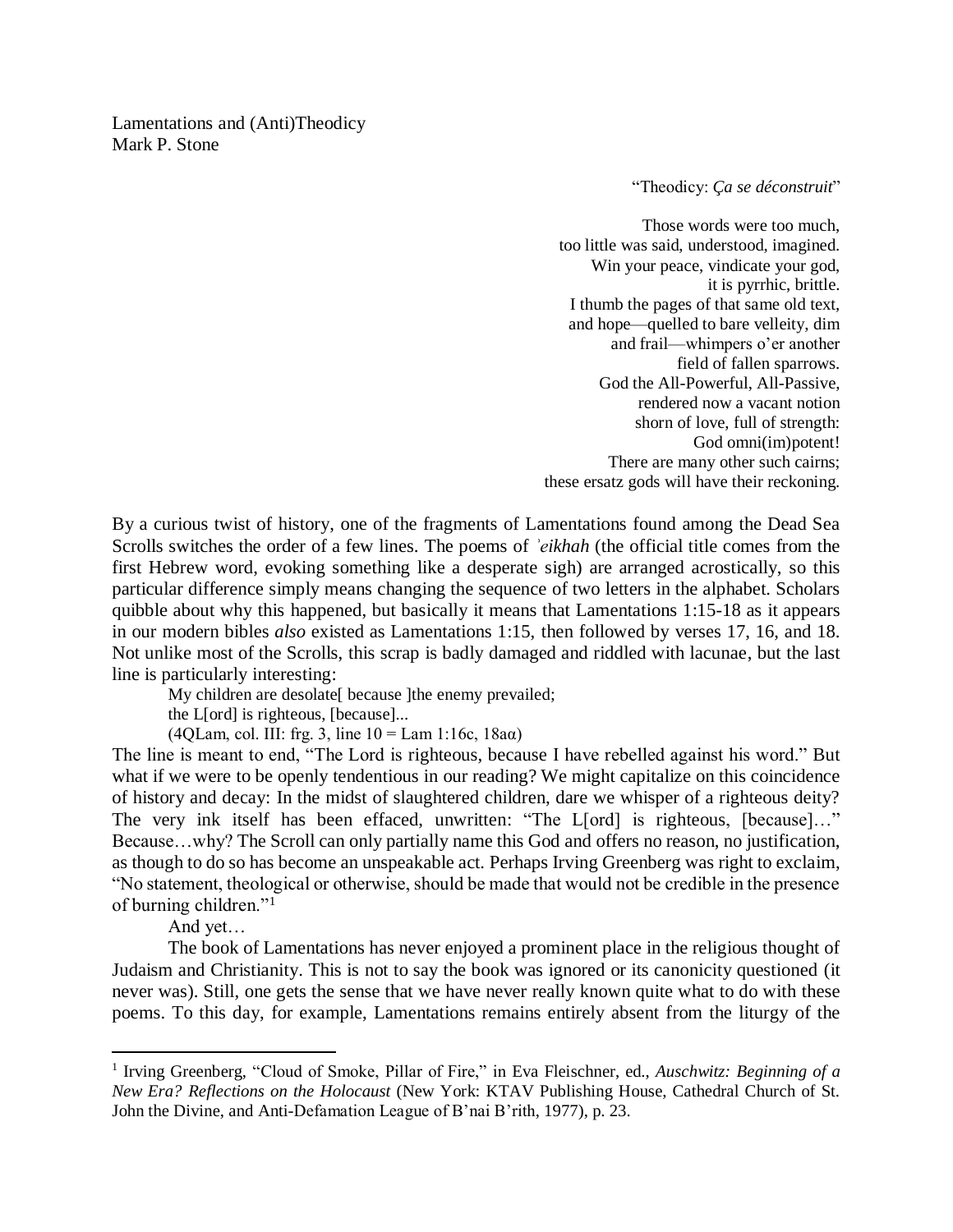Orthodox Church. Robin Parry and Heath Thomas aptly observe that, "were it left to us, it may well not have had a place at the table *at all*. Rather, like the desolate character of Lady Jerusalem sitting alone as people pass by on the other side of the road (Lam 1), the book of Lamentations itself has been passed by, ignored by the other guests. […] We often turn away from that text sitting alone in the corner weeping."<sup>2</sup> And yet its presence persists. Whatever the reason, this little book has survived—if not a little malnourished.

Historically, the tendency has been to focus on the central portion of Lamentations 3 as the heart of the book, constituting the core of its theological message: *hope in the midst of deserved suffering*. The character at the center of chapter 3—the *geber* (הגבר), "strongman"—is frequently presented as a model sufferer for both his present community and future readers. After a brief indulgence in complaint (3:1-20), the man is said to come to his senses (3:21), and through most of the remainder of the chapter eloquently recites the proper posture of God's people in the midst of the present calamity: Yahweh is good; he is in control of all that occurs; though this suffering is harsh, we deserve it and must respond with repentance and prayer. A large portion of Lamentations 3, then, seems to provide a classic theodicy *avant la lettre*.

If we step back and read the poem in its entirety, however, one is immediately struck with how out of character this portion of Lamentations 3 actually is. Raucous complaint and chilling descriptions of suffering continually assault the reader as we are propelled through the acrostic form and experience, as it were, the A to Z of despair (or, in this case, *aleph* to *taw*). "Look, Yhwh!" the poet pleads. "Consider! Whom have you ever afflicted like this? Should women eat their children, their own infants?" (Lam 2:20a). The *geber* of chapter 3 is no stranger to such extremes: "To me, God is like a bear lying in ambush, like a hidden lion stalking its prey. He has obstructed my paths and torn me to pieces; he has made me desolate. He drew his bow and made me the target for his arrow" (Lam 3:10-12). And further on, after offering his theodicy: "You have smothered us in anger, pursued us; you slaughtered without mercy. You have wrapped yourself in a cloud so that no prayer can pass through" (3:43-44). Yet in the middle of this despair, the same poet counsels patience, and reflects on the wisdom and goodness of God's punishments (Lam 3:22- 33). What are we to make of this stark contrast?

One of the most helpful avenues forward, I think, is to come to terms with the bible as a diverse set of literature *with a diverse set of opinions*. Put another way, the bible very often disagrees with itself. This is not the tired old game of bible contradictions, but instead the rather transparent observation that the bible was composed by multiple human authors. And, as humans are wont to do, they interpreted things in varying, sometimes contradictory, ways. Very often these are matters of little consequence. The name of Moses' father-in-law, for instance, seems to have been a source of confusion for biblical authors.<sup>3</sup> Other times, however, the disagreements were rather more substantial: The author of 2 Samuel 21 recounts a disturbing vignette where Yahweh incites David to sin by taking a census of his military, resulting in Yahweh sending an angel that slaughtered "70,000 men from Dan to Beer Sheba" (2 Sam 21:15). The author of 1 Chronicles 21, on the other hand, writing several hundred years later, apparently found this theology objectionable and attributed David's temptation to Satan, *not* Yahweh. On an even larger scale, the bible's attitude toward the Moabites is far more complicated than it first seems. Born of incest from Lot (Gen 19), the Moabites were constantly in conflict with the Israelites and,

 $\overline{a}$ 

<sup>2</sup> Robin Parry and Heath Thomas, "Introduction," in Parry and Thomas, eds., *Great Is Thy Faithfulness? Reading Lamentations as Sacred Scripture* (Eugene: Pickwick / Wipf & Stock, 2011), p. xiii.

<sup>&</sup>lt;sup>3</sup> There are five versions: Reuel (Exod 2:18); Jethro, priest of Midian (Exod 3:1, 18:1-2); the variant Jether (Exod 4:18); and Hobab the son of Reuel the Midianite (Num 10:29; cf. Judg 4:11).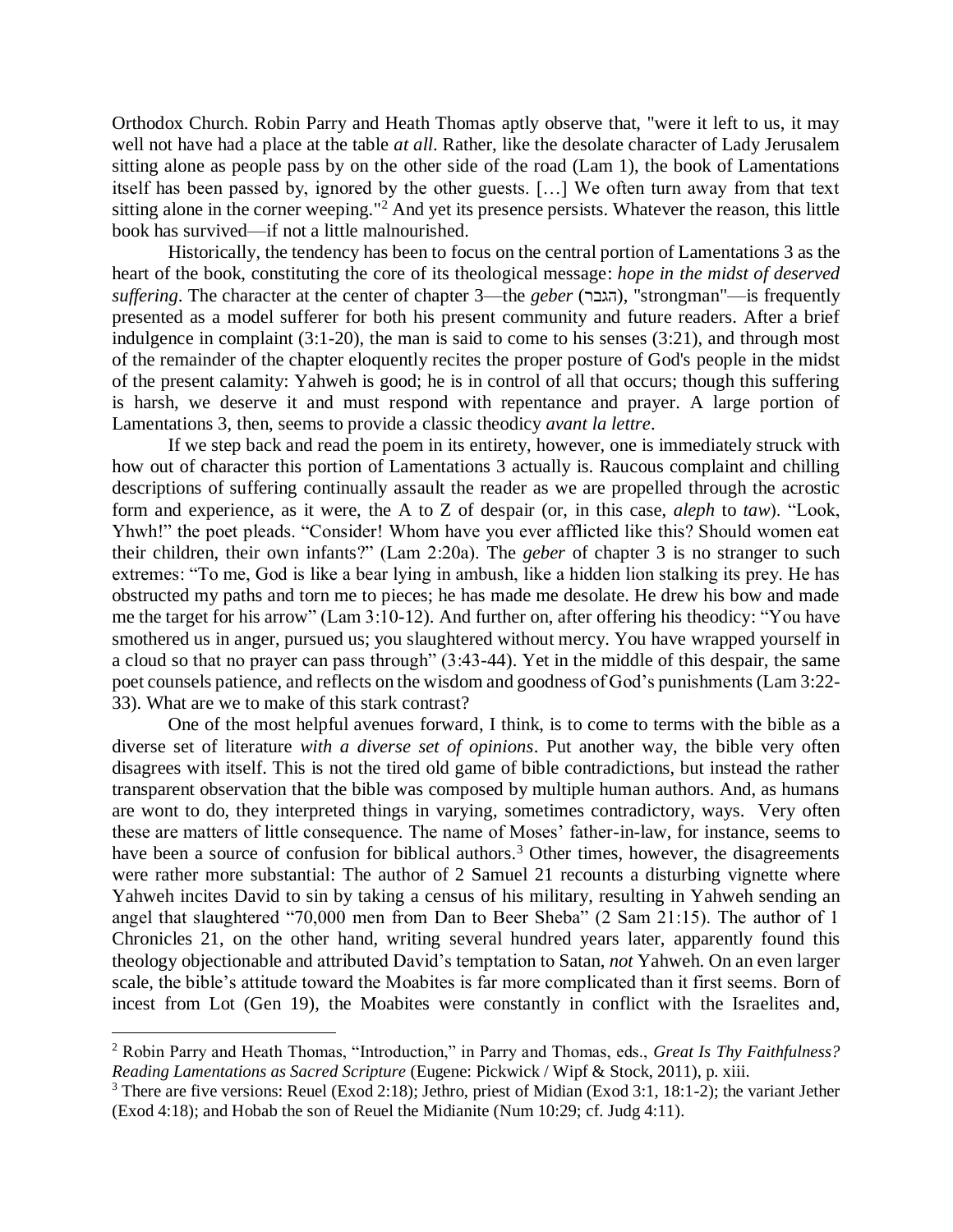according to Deuteronomy 23 (cf. Neh 13:1), they were to be permanently excluded from the assembly of Yahweh "because they didn't help you with food or water on your journey out of Egypt, and because they hired Balaam, Beor's son, from Pethor or Mesopotamia to curse you"  $(23:4)$ . The book of Ruth, however, flips the script and has the Judahite Boaz feeding the Moabitess Ruth. Yahweh's only role in the story is to bless their sexual union with conception, and from that line would come David and, eventually, Jesus.

The theological contours of Lamentations 3 reflect this more severe disjunction. Scholars have long noted how the Babylonian exile (586 BCE)—comprising mass slaughter, destruction, and the forced migration of significant portions of the population—initiated not only a surge in creative literary production but a reimagination of Judahite theology. As a set of poems composed in the wake of this onslaught, these verses wrestle especially with the terrible question: Was it Yahweh's meticulous providence that shepherded Babylon's fierce wrath? Or was it instead merely Babylon's lust for empire, operating in opposition to all of Yahweh's hopes and dreams for Judah? Who was in fact responsible for this catastrophe?

And yet…

As the *geber* explores the cavernous expanse of his traditional theodicy, we can hear the echoes—always indeterminate, out of sight—of movement, fissure, instability. Yes, throughout 3:22-32 Yahweh is clearly defended as the causative agent enacting judgment for sin upon Jerusalem and the *geber*. In crucial places, though, the poet deftly separates the suffering caused by human sin from Yahweh's agency and attributes *only* good, *not* evil to the deity. Consider the following retranslation of 3:31-39:

| [Mark P. Stone]                                                                                                    | [NIV]                                                                                    |
|--------------------------------------------------------------------------------------------------------------------|------------------------------------------------------------------------------------------|
| <sup>31</sup> Surely the Lord will not reject                                                                      | $31$ For no one is cast off                                                              |
| [us] forever.                                                                                                      | by the Lord forever.                                                                     |
| <sup>32</sup> Surely if he torments, then he will have compassion<br>in measure with his abundant loving-kindness. | $32$ Though he brings grief, he will show<br>compassion, so great is his unfailing love. |
| <sup>33</sup> Surely abusing and tormenting persons                                                                | $33$ For he does not willingly bring affliction                                          |
| these are against his very nature!                                                                                 | or grief to anyone.                                                                      |
| <sup>34</sup> To crush underfoot                                                                                   | <sup>34</sup> To crush underfoot                                                         |
| all prisoners of the land                                                                                          | all prisoners in the land,                                                               |
| <sup>35</sup> To pervert a man's rights                                                                            | <sup>35</sup> to deny people their rights                                                |
| before the presence of the Most High                                                                               | before the Most High,                                                                    |
| <sup>36</sup> To subvert a person's just case                                                                      | $36$ to deprive them of justice—                                                         |
| the Master would not brook this. <sup>4</sup>                                                                      | would not the Lord see such things?                                                      |
| <sup>37</sup> Who spoke that this should come to pass?                                                             | <sup>37</sup> Who can speak and have it happen                                           |
| The Lord did not command it!                                                                                       | if the Lord has not decreed it?                                                          |
| <sup>38</sup> From the mouth of the Most High                                                                      | <sup>38</sup> Is it not from the mouth of the Most High                                  |
| does not come evil but good!                                                                                       | that both calamities and good things come?                                               |
| <sup>39</sup> Why then should a survivor complain when                                                             | <sup>39</sup> Why should the living complain                                             |
| the Most High strengthens                                                                                          | when punished for their sins?                                                            |
| those who have sinned?                                                                                             |                                                                                          |

[*Alternative 3:39*] <sup>39</sup>Why then should a man complain against the Living One

 $\overline{a}$ 

<sup>4</sup> This half-line is taken from Robert Alter's translation.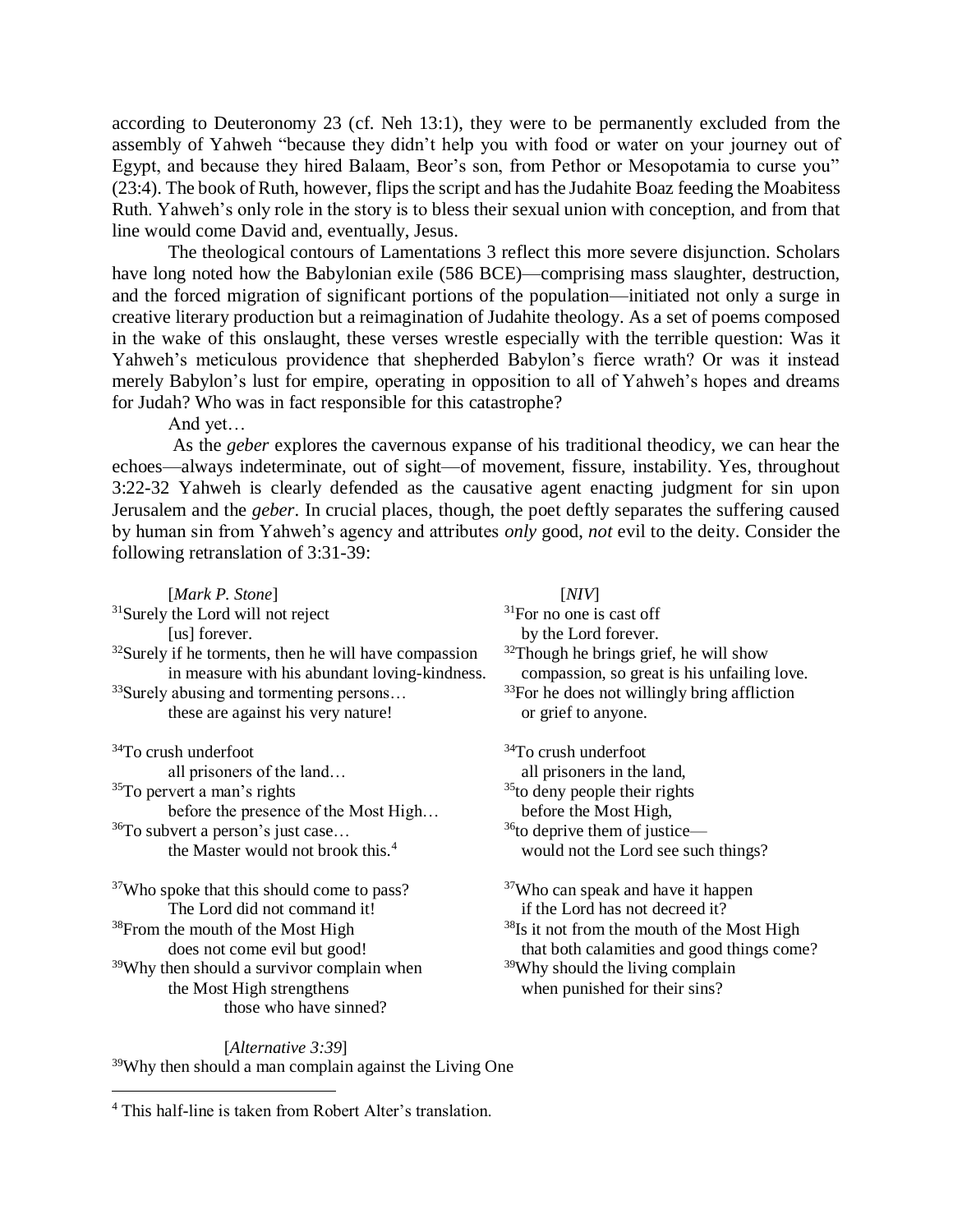when the yoke of his sin-fate overwhelms?

The rhetorical movement here is clear: Theodic reflections on divine goodness lead inexorably towards heightened conclusions about this deity's role in human suffering. From limiting duration (3:31-32), to positing inner conflict (3:33), to disapproval (3:34-36), and finally explicit denial that this deity has anything to do with evil (3:37-39; cf. Isaiah 45:7). The attentive reader, however, will note just how differently the NIV (and nearly every other major English translation) renders 3:31-39. The exact opposite point is made in these versions. There is a long tradition of reading in this fashion, and it squares nicely with a traditional theodicy of meticulous providence. However, notwithstanding the fact that these classic renderings mangle the original Hebrew, there is an even older approach dating back to Origen of Alexandria (c. 185–c. 253 CE). He quotes this section of Lamentations several times throughout his oeuvre, but three in particular are worth noting. These represent the oldest known commentary on these poems:

It is true, certainly, that evils do not proceed from God; for according to Jeremiah, one of our prophets, it is certain that 'out of the mouth of the Most High proceedeth not evil but good.'" (*Contra Celsum* 4.66)

…and such people have truly 'set their mouth against the heaven,' when they say that some of the stars have a malevolent, and others a benevolent influence; since no star was formed by the God of the universe to work evil, according to Jeremiah as it is written in the Lamentations, 'Out of the mouth of the Lord shall come things noble and good.'" (*Commentary on Matthew* 13.6; *ANF* 9:478)

Origen also authored the first known commentary on Lamentations, though most of exists in fragments. After quoting Lam 3:37-39, he goes on to say:

The text says it is impossible for mutually opposed things—good *and* evil!—to come from the mouth of the Lord. For a good tree does not produce evil fruit, nor an evil tree good fruit. Therefore, the fact that people suffer injustice at the hands of evil is contrary to divine justice. But it is nonetheless those events which are watched over dearly by God, just as happened to the Israelites who, once they turned back to God, are delivered from the hands of their enemies. Therefore, it is necessary to seek out this repentance for those who have been handed over to this punishment. (*Lamentations Fragments* 79b)

What, then, should a survivor complain about (3:39)? Certainly not the Most High! After all, "The Master would not brook this" (3:36b), "The Lord did not command it" (3:37), and "From the mouth of the Most High does not come evil but good!" (3:38)—how then could God be responsible? The poet's meditation on divine goodness precludes the deity's culpability. *A fortiori*, Yahweh does not "afflict" and "torment" sinners (3:31-33), nor does he "command" evil upon people (3:34-38), but rather "strengthens" them so that they might repent (3:39-42a). The *geber*'s theodicy reaches a new climax where the advised silence of 3:26 has been renegotiated: the man may indeed rage as he did in 3:1-21, *but not against Yahweh*. Yahweh's oppressive agency has been destabilized, and the traditional theodicy—one which looks upon unspeakable suffering and theological claims to omnipotent goodness, yet sees no conflict—is unmasked for the lie that it is.

Remarkably, the poet has appealed to God in order to repeal god, or as Meister Eckart famously said, "I pray God to rid me of God." We glimpse here the evolution of theodicy into *anti*theodicy. Our canons of plausibility change over time, especially under pressure from events of profound rupture. For instance, are the geopolitics of human history the primary arena of God's